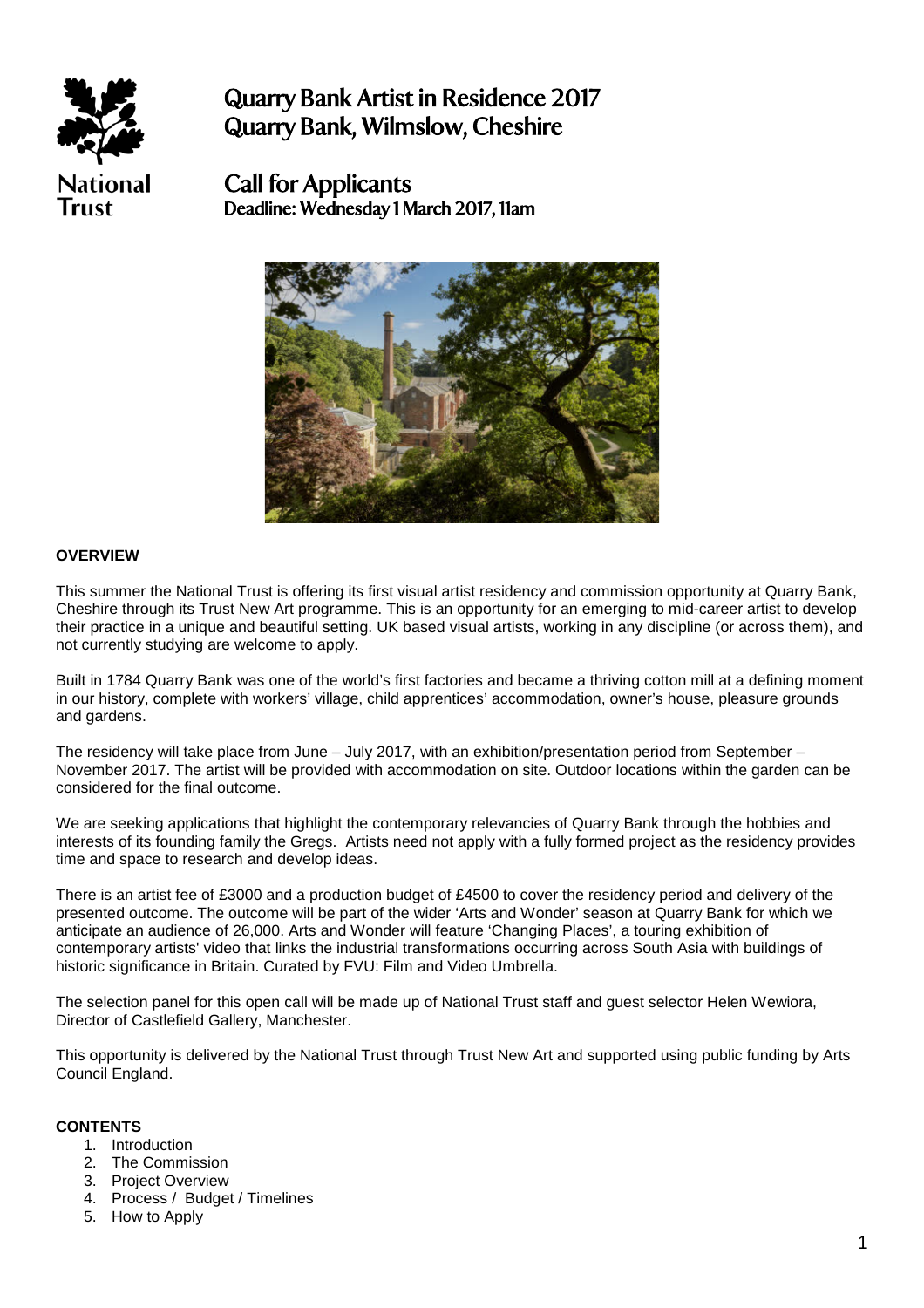# **1 INTRODUCTION**

#### **Trust New Art**

This commission will be part of Trust New Art (TNA), the National Trust's programme of contemporary arts inspired by our places. National Trust has been working with living artists since the 1980s, and in 2009 created Trust New Art through a partnership with Arts Council England. The programme makes contemporary arts available in National Trust places; builds new and diverse audiences; and offers new opportunities to artists to work in new contexts.

Trust New Art has developed contemporary arts commissions & projects at 100 + places, reaching audiences of over 2.2 million. In 2015 we worked with 200 + artists nationally delivering new work by emerging to established artists across art forms including visual arts, literature and performing arts among others.

Trust New Art North is managed by Hannah Pierce, Contemporary Arts Programme Manager. Six properties across the North region delivered contemporary arts commissions during 2016, including new work by Matt Collishaw, Freya Pocklington, Liz West, Alice May Williams and Amanda Loomes. TNA extends to 10 North of England venues in 2017.

#### **Quarry Bank**



Built in 1784 by Samuel Greg, Quarry Bank was one of the world's first factories and became a thriving cotton mill, complete with workers' village, child apprentices' accommodation, owner's house, pleasure grounds and gardens. Fundamentally unchanged from this period and overflowing with the atmosphere of the Industrial Revolution, Quarry Bank stands as a monumental reminder of our powerful industrial past and of the people who lived and worked here.

In 1939 Alec Greg bequeathed Quarry Bank to the National Trust but this gift excluded some significant parts of the estate. In 2006, the National Trust acquired Quarry Bank House and garden. Four years later we acquired the glasshouse and upper garden. These purchases provided us with the missing links. Quarry Bank is currently in year 3 of a major project. This offers a unique opportunity to transform Quarry Bank from a series of component parts to one cohesive story; of a self-sufficient community established during the early Industrial Revolution; of mill owners and workers; adults and children; industry and ingenuity; landscape and agriculture; labour and leisure.

Our project is the National Trust's most important Visitor Experience investment and will transform Quarry Bank through:

*Visitor Experience* – Visitors will be able to explore new areas of the site and discover the full story of the people who lived and worked here. We will develop more events, exhibitions and learning activities based on the history and stories of Quarry Bank so visitors have a different experience every time they visit

*Conservation* – we will restore key areas of the site including the glasshouse and upper garden, northern woods, the mill owner's house and a worker's cottage to ensure their future for generations

*Community Engagement* – we will work with our local communities of Styal, Wythenshawe and Wilmslow to support their engagement with heritage and provide further opportunities for learning and training

*Capital Works* — we will revolutionise Quarry Bank physically, upgrading the operational infrastructure and opening previously hidden parts of the site. Access will be transformed by a network of new footpaths and for the first time, lift access in the mill.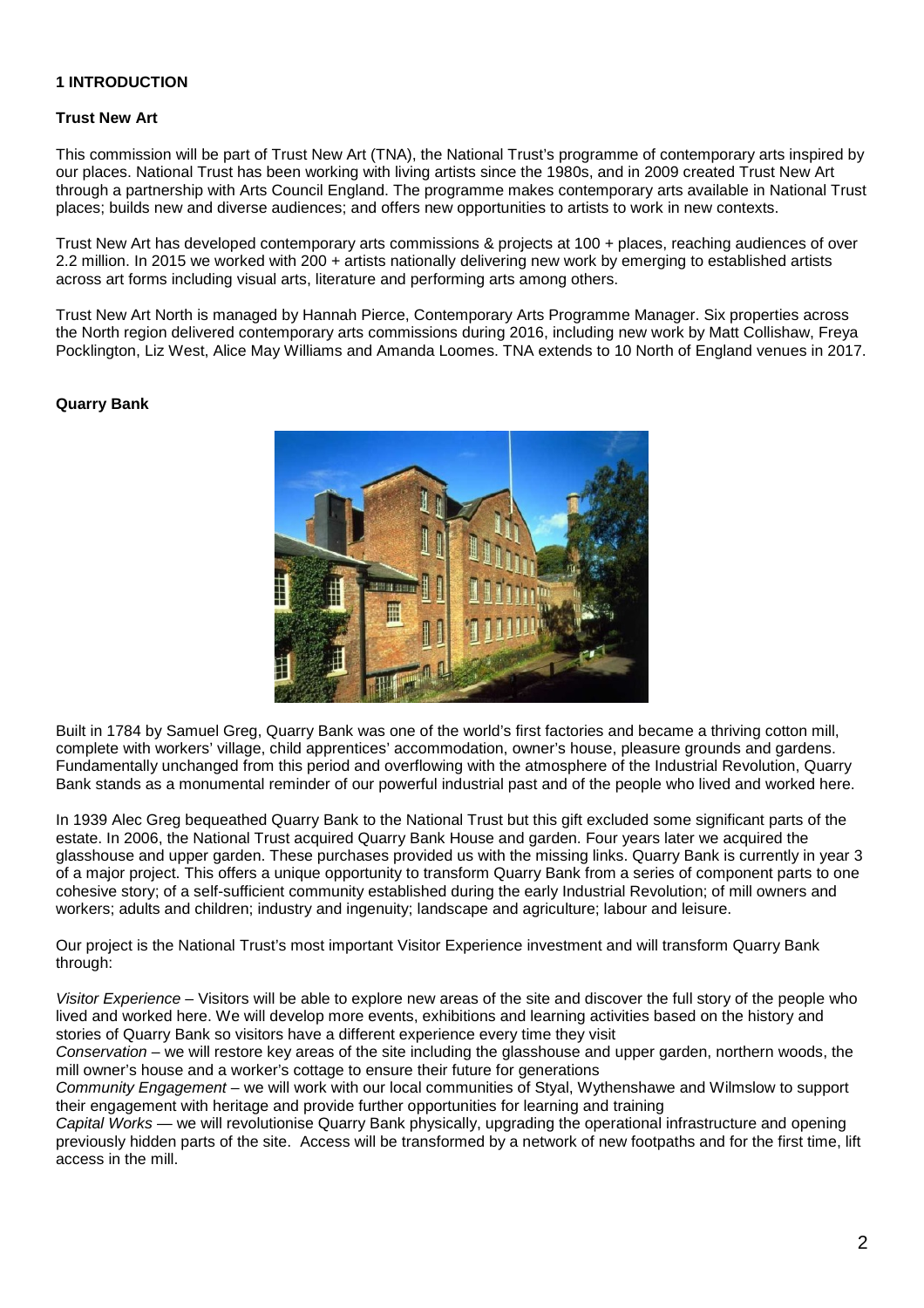

The Apprentice House The Styal Village Garden Garden Garden Guarry Bank House

# **2 THE COMMISSION**

# **2.1 Commission aims, objectives and key themes**

**Aims**:

- To take a fresh, creative look at the stories of Quarry Bank and its archive. Responding to the Greg family's hobbies and interests, reflected in their letters and objects from the Quarry Bank collection – to create an artistic response that engages our visitors in a new and different way.
- To 'teach, move and inspire' visitors through something unexpected to prompt new perspectives and understandings of Quarry Bank and the National Trust.

# **Objectives:**

- To activate an outdoor location within the garden at Quarry Bank by creating engaging and accessible artwork/s that respond directly to Quarry Bank and Greg family's hobbies and interests.
- To engage visitors and online audiences through open social media, and maintaining regular updates on the progress of the residency on the Quarry Bank website.
- The embrace the possibilities and restrictions of the sites to create an site responsive piece that meets National Trust's conservation requirements.
- To deliver artwork for an outdoor site which can be displayed from September until November and withstand autumnal weather conditions.
- To deliver at least two sessions with local partnership schools.
- To deliver 1 x public artist talk.
- To engage National Trust staff and volunteers in the development and process of the project through talks, informal meetings and updates.

# **Key Themes**

.

- Arts, science and self-improvement were valued by both the Greg family and the workers and are key to how we can tell our story today.
- The Greg family were widely travelled, for business and pleasure, with links throughout Europe and the growing Empire.
- The Gregs had a wide range of scientific interests, which included the study of astronomy, geology and minerology.

The artwork will be part of our Arts and Wonder season, which will also feature 'Changing Places', a touring exhibition of contemporary artists' video that links the industrial transformations occurring across South Asia with buildings of historic significance in Britain. Curated by FVU: Film and Video Umbrella.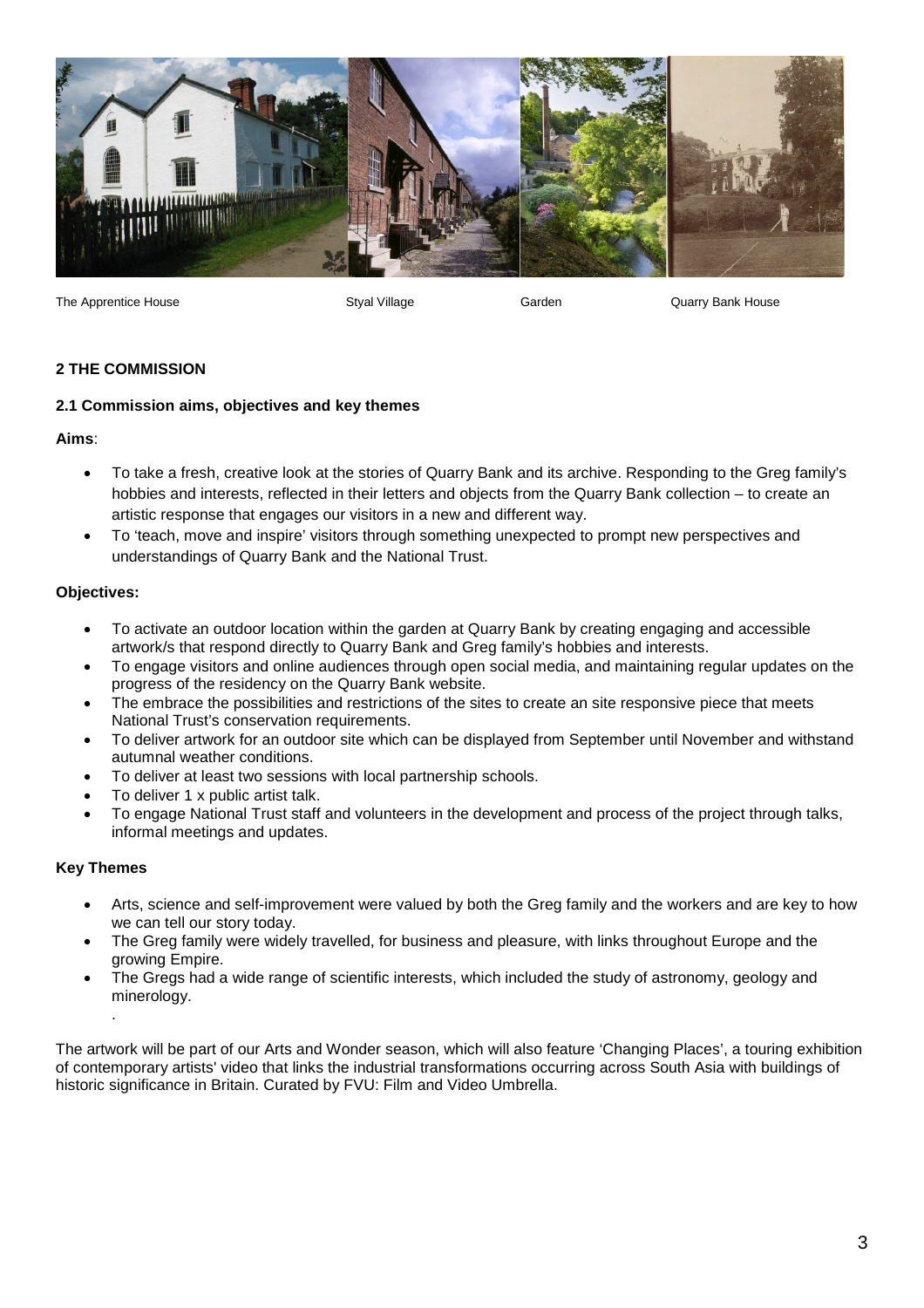## **2.2 Key Dates**

### **Residency and Exhibition Dates**

1 June – 31 July 2017 Residency period w/c 5 June 2017<br>We 17 July 2017 **Induction to Quarry Bank and archive**<br>Commission proposal due to project to w/c 17July 2017<br>
Artwork Fabrication (off site)<br>
Artwork Fabrication (off site) 20-22 September 2017<br>23 September – 19 November 2017 23 September – 19 November 2017 **Arts and Wonder season - Exhibition Period**<br>20 November 2017 **De-install and return shipping** 

Artwork Fabrication (off site)<br>Exhibition installation De-install and return shipping

It is not expected that the artist will be at Quarry Bank for the full duration of the residency, although they are welcome to spend as much time as they want to on site. The minimum time commitment during the residency should equal 10 days researching/developing new work, engaging with Quarry Bank staff, volunteers, visitors and delivering events as below.

### **Events Dates**

22 September 2017 VIP Launch- Arts and Wonder, staff and volunteer pre-preview Public launch event for Arts and Wonder

2 x Sessions with community schools ––1 in June/July during the residency and 1 in October/November 2017 during the Arts and Wonder season

1 x Artist talk/workshop - TBC

#### **2.3 Art form and resources**

The project team are open to all art forms, apart from outcomes using film or moving image. We are particularly keen to receive proposals from artists who are keen to develop engaging and accessible projects that are informed by and are sensitive to site.

The artwork will need to be robust enough to survive outside for 8 weeks with no maintenance and we are interested in the idea of it being interactive or something that can be activated in some way, but this is not a necessity of the application. The artist need not have prior experience working in a heritage or outdoor context as they will receive support in developing a proposal that reflects the sites conservation needs throughout the residency.

### **2.4 Community, Education and Participation**

Engagement with National Trust staff and volunteers is vital to the success of the residency and commission and it is essential that the artist is open to discussing their ideas at all stages with Quarry Bank's staff and volunteer community and visitors. Three informal presentations to staff/volunteers will be scheduled during the residency.

1 x introductory meeting to staff and volunteers

1 x mid-point update to staff and volunteers

1 x exhibition launch pre-preview staff and volunteers tour or drop in session.

Volunteers can also be engaged by the artist in research, development and delivery of the project or accompanying activity.

# **3. BUDGET / TIMELINE / ACCOMODATION**

#### **Budget**

#### *Interview attendance*

The National Trust will reimburse the travel costs of up to 4 artists to attend interviews at Quarry Bank on Friday 17 March 2017.

### *Artist Fee: £3000*

The successful applicant will receive an artist fee of £3000 (paid in two instalments). This fee covers

- The residency period and delivery of the commissioned artwork.
- Engagement activity as detailed in 2.4 Community, Education and Participation.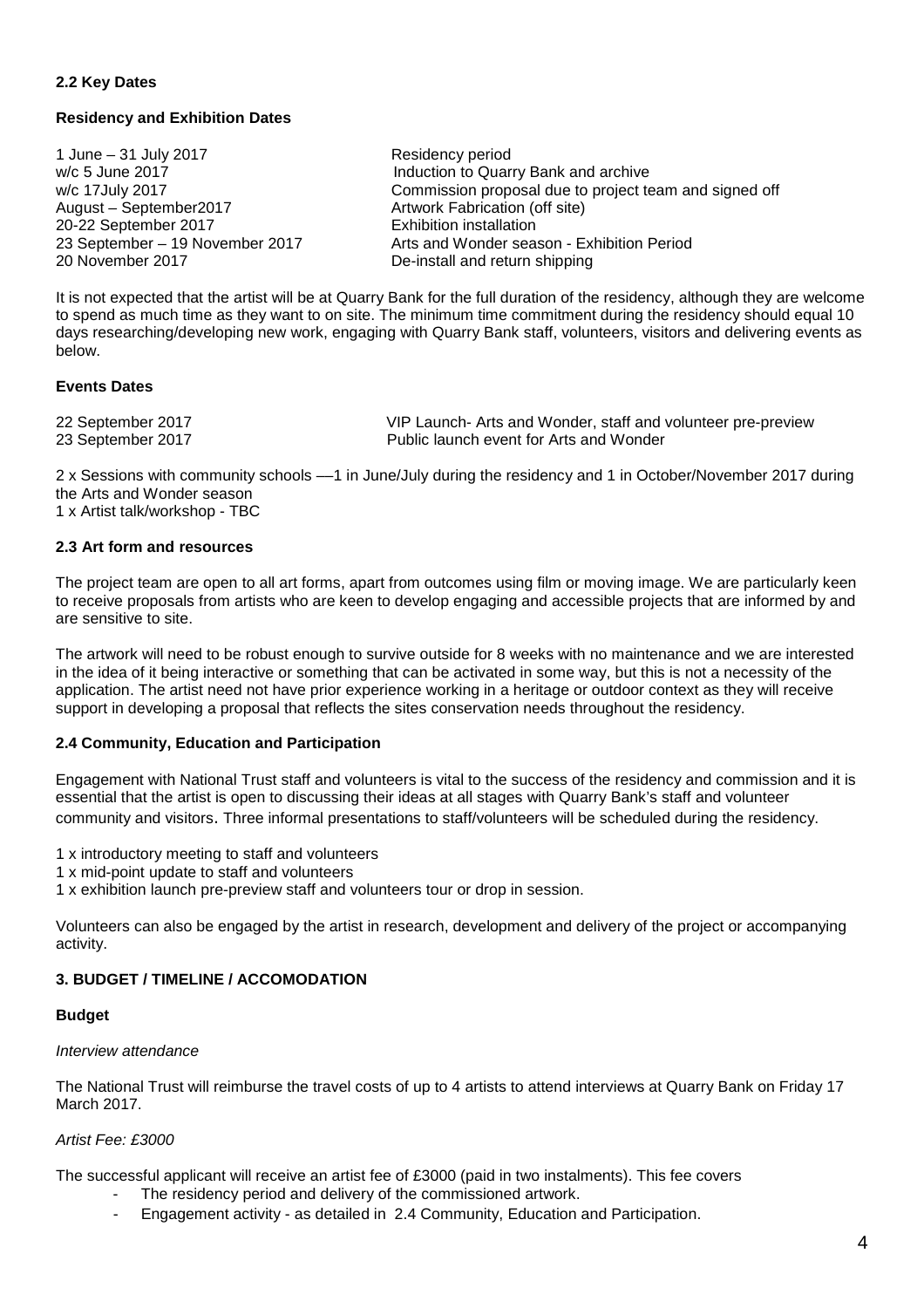- Guidance and sign off of interactive interpretation to be delivered by National Trust staff and volunteers.

# *Travel Grant: £250*

To reflect the travel that will be required to and from Quarry Bank a travel grant in available to cover costs of the artists travel during the residency/exhibition/events/install and de-install period. This will be paid in a single payment to the artist to manage. No further travel expenses will be covered beyond this grant.

# *Materials: £4500*

There is a budget of £4500 to be managed by the artist for the residency and commission delivery. This includes any costs that may be related to delivery of the commission and events including but not limited to: materials, subcontractor fees, equipment, labour, installation, de-installation, packing materials and artwork transportation to and from Quarry Bank. An outline of how budget might be spent should be included in the application.

All budget figures stated above are inclusive of any VAT. Further budget will be managed by the National Trust for marketing, interpretation and documentation.

# **Timeline**

| Deadline for applications<br>Artists shortlisted for interview informed<br>Artist Interviews at Quarry Bank<br>Artists informed of interview outcome<br>Residency period<br>Introductory meeting to staff, volunteers and induction<br>Commission proposal due to project team and signed off<br>Artwork Fabrication (off site)<br>VIP Launch event, and staff and volunteer pre-preview for Arts and Wonder<br>Public launch event for Arts and Wonder |
|---------------------------------------------------------------------------------------------------------------------------------------------------------------------------------------------------------------------------------------------------------------------------------------------------------------------------------------------------------------------------------------------------------------------------------------------------------|
| Arts and Wonder season - Exhibitions period<br>De-install and return shipping                                                                                                                                                                                                                                                                                                                                                                           |
|                                                                                                                                                                                                                                                                                                                                                                                                                                                         |

# **Accommodation**

Accommodation is provided on site and comprises a shared, 3 bedroom ground floor apartment within the converted former mill shop in Styal Village, part of the Quarry Bank Estate. The apartment has a private bedroom, shared bathroom, living area and small kitchen. It is suitable for a single artist only. The accommodation will be shared with two Long Term Volunteer Rangers.

# **4. PROJECT OVERVIEW**

### **4.1 Artist Selection Process**

UK based artists at any stage of their professional career (not currently studying) are eligible to apply for this residency. Up to four artists will be invited to Quarry Bank 17 March 2017 to discuss their application in more detail. The selection panel will be made up of the project team and guest selector Helen Wewiora, Director, Castlefield Gallery, Manchester.

To make an application please send the following as **\*a single PDF file\*** to [kate.picker@nationaltrust.org.uk](mailto:kate.picker@nationaltrust.org.uk) using the subject line **'Quarry Bank – Trust New Art Project'.**

- A current CV (maximum two sides of A4).
- An initial response to this brief (maximum one side of A4) describing your current artistic practice, the reasons for your interest in this residency and how you would use the time during the residency.
- 5 examples of your recent work. Images of artwork should be provided with artwork details (title, year, materials, dimensions). Any film or audio work/documentation should be submitted as a link to a showreel uploaded to Vimeo or Youtube. Audio work should be submitted as a link to Soundcloud. Total Video/audio showreels should be max. 5 minutes in length.
- An indicative budget of how the materials budget would be spent and a project timeline.

*\*N.B Our email attachment limit is 10mb so anything larger will not be received.*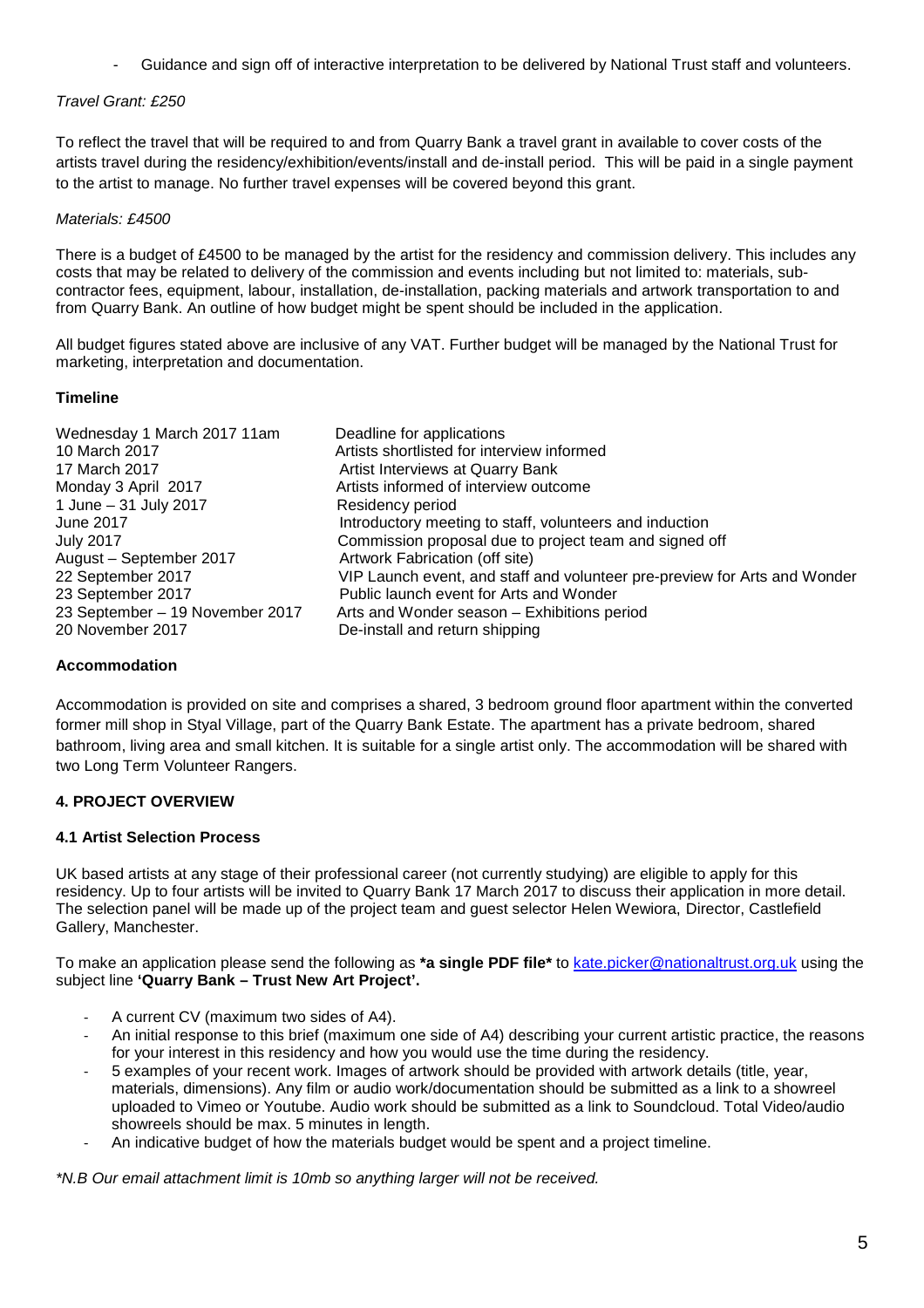The project team and guest selector will review and select artists for interview taking in to account

- The quality of your artistic practice and ideas.
- A considered understanding of the key themes and objectives outlined in this brief.
- Your interest in Quarry Bank and in making new work for this heritage site.
- You willingness to share your ideas and engage with a wide range of people including visitors and volunteers.
- Realistic forecasting of budget and delivery timelines.
- A consideration of conservation requirements, and the limitations of infrastructure on site.

Free access is offered to individual artists who wish to undertake a site visit for research prior to submitting an application. Please email Kate Picker (as below) if you wish to take up this offer with details of when you wish to visit.

National Trust wants to ensure that all artists have the best opportunity to secure an opportunity with us. If you have any specific access requirements please let us know prior to making an application so that we can discuss possible support for participating in the interview process and residency. Please note that given the nature of Quarry Bank as a heritage site we cannot guarantee that we will be able to meet all requirements. Any information that you provide about your requirements will be handled separately from your application and in confidence.

If you have any questions about the residency please email Hannah Pierce as below.

# **Project Team Members**

Kate Picker, Visitor Programmes and Formal Learning Manager, Quarry Bank, National Trust [kate.picker@nationaltrust.org.uk](mailto:kate.picker@nationaltrust.org.uk) Hannah Pierce, Contemporary Art Programme Manager, National Trust - [Hannah.Pierce@nationaltrust.org.uk](mailto:Hannah.Pierce@nationaltrust.org.uk) Amanda Lunt, Visitor Experience Manager, Quarry Bank, National Trust

# **Supporting the project**

Helen Wewiora, Director, Castlefield Gallery, Manchester Sarah Witts, Head Gardener, Quarry Bank, National Trust

### **FURTHER INFORMATION**

**The National Trust** is Europe's largest conservation charity and believes in the importance of nature, beauty and history in people's lives. We are dependent on the support of our members and the visitors we welcome each year to ensure we can continue caring for special places, forever, for everyone. [www.nationaltrust.org.uk](http://www.nationaltrust.org.uk/)

**Trust New Art** is the National Trust's programme of contemporary arts inspired by our places. National Trust has been working with living artists since the 1980s, and in 2009 created Trust New Art through a partnership with Arts Council England. The programme makes contemporary arts available in National Trust places; builds new and diverse audiences; and offers new opportunities to artists to work in new contexts. [nationaltrust.org.uk/trustnewart](https://www.nationaltrust.org.uk/features/trust-new-art-contemporary-arts-inspired-by-our-places)

**Arts Council England** champions, develops and invests in artistic and cultural experiences that enrich people's lives. We support a range of activities across the arts, museums and libraries – from theatre to digital art, reading to dance, music to literature, and crafts to collections. Great art and culture inspires us, brings us together and teaches us about ourselves and the world around us. In short, it makes life better. Between 2015 and 2018, we plan to invest £1.1 billion of public money from government and an estimated £700 million from the National Lottery to help create these experiences for as many people as possible across the country. Further details at [www.artscouncil.org.uk](http://www.artscouncil.org.uk/)

**Helen Wewiora** has been recently appointed to the role of Director at Castlefield Gallery & Agency, joining the organisation in January 2017.

Helen trained in Art History, graduating from UCL and then completing her MA at the Courtauld Institute whilst working for Tate, receiving an MA in Contemporary Art History in 2001. Following a period in London she returned to the North West, to her home city of Manchester, and has since worked in a range of capacities, including as Programme Manager for the Foundation for Art & Creative Technology (FACT), joining FACT at a pivotal moment as it launched its state of the art FACT centre in 2002. Helen was then appointed to the position of Media Curator at Cornerhouse (now HOME), delivering programmes across the gallery, cinema and public spaces, and commissioning new live and digital works from regional, national and internationally based artists for the public realm, in collaboration with the BBC Big Screen Network and national partners.